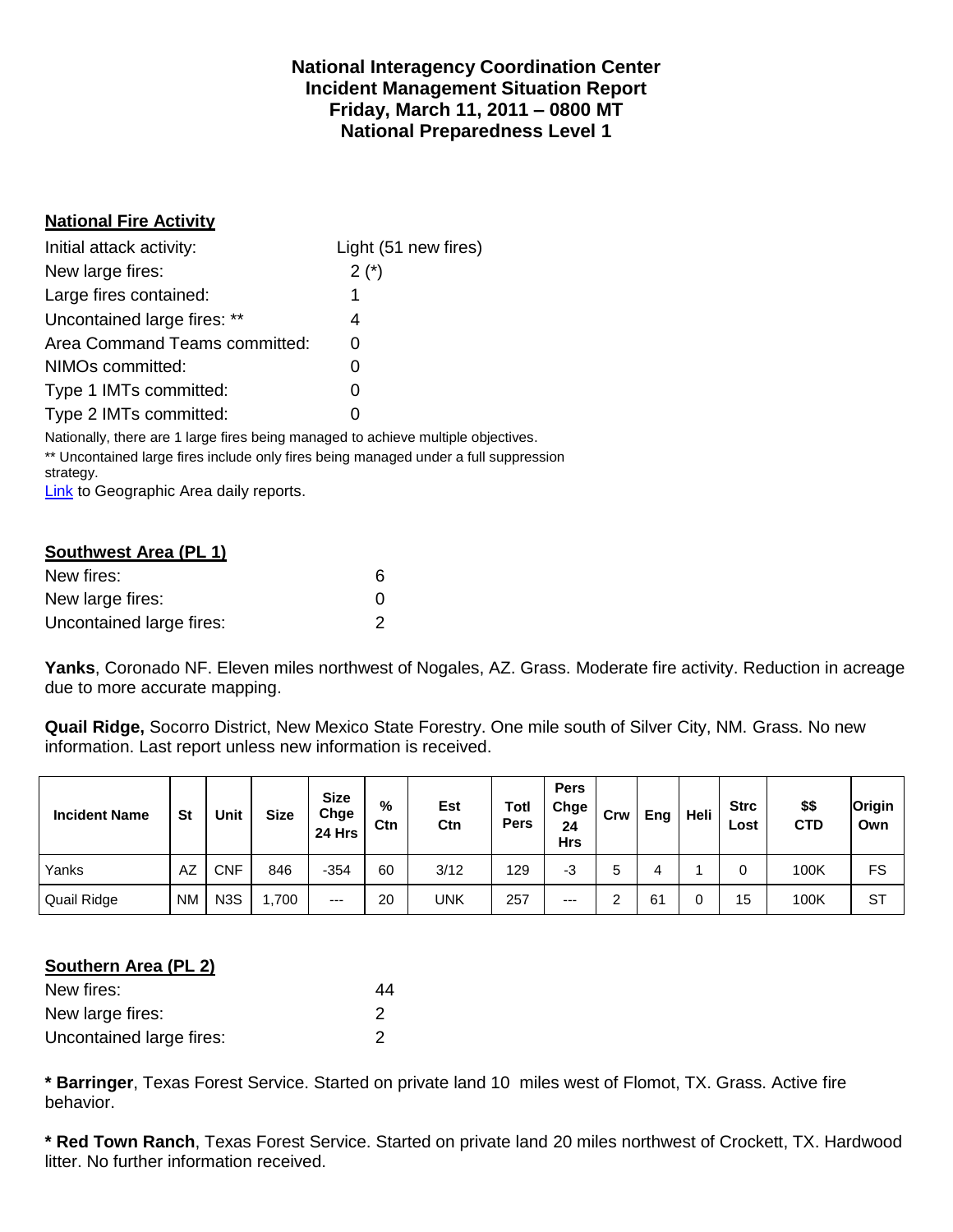| <b>Incident Name</b> | <b>St</b> | Unit       | <b>Size</b> | <b>Size</b><br>Chge<br>24 Hrs | %<br>Ctn | Est<br>Ctn | <b>Totl</b><br><b>Pers</b> | <b>Pers</b><br>Chge<br>24<br><b>Hrs</b> | Crw | Eng | Heli | <b>Strc</b><br>Lost | \$\$<br><b>CTD</b> | Origin<br>Own |
|----------------------|-----------|------------|-------------|-------------------------------|----------|------------|----------------------------|-----------------------------------------|-----|-----|------|---------------------|--------------------|---------------|
| * Barringer          | <b>TX</b> | <b>TXS</b> | 400         | $---$                         | 80       | <b>UNK</b> | 14                         | $---$                                   |     |     |      | 0                   | <b>NR</b>          | PRI           |
| * Red Town Ranch     | <b>TX</b> | <b>TXS</b> | 352         | $---$                         | 90       | 3/11       | 6                          | $--$                                    |     |     |      | 0                   | <b>NR</b>          | PRI           |
| Double D             | <b>TX</b> | TXS        | 300         | 0                             | 100      | $---$      | 0                          | ÷                                       |     |     |      | 0                   | <b>NR</b>          | PRI           |

**Predictive Services Discussion:** A frontal system will cross the Plains states. Critical fire weather conditions will develop over parts of eastern New Mexico, north and central Texas and western Oklahoma with relative humidity in the teens and single digits. Winds 15-25 mph with gusts as high as 35 mph can be expected. Scattered rain and snow showers will dot the Northeast and the Northern Rockies. Gradual warming will begin across the Gulf Coast states.

**[Link](http://www.predictiveservices.nifc.gov/outlooks/outlooks.htm)** to Predictive Services Outlook products.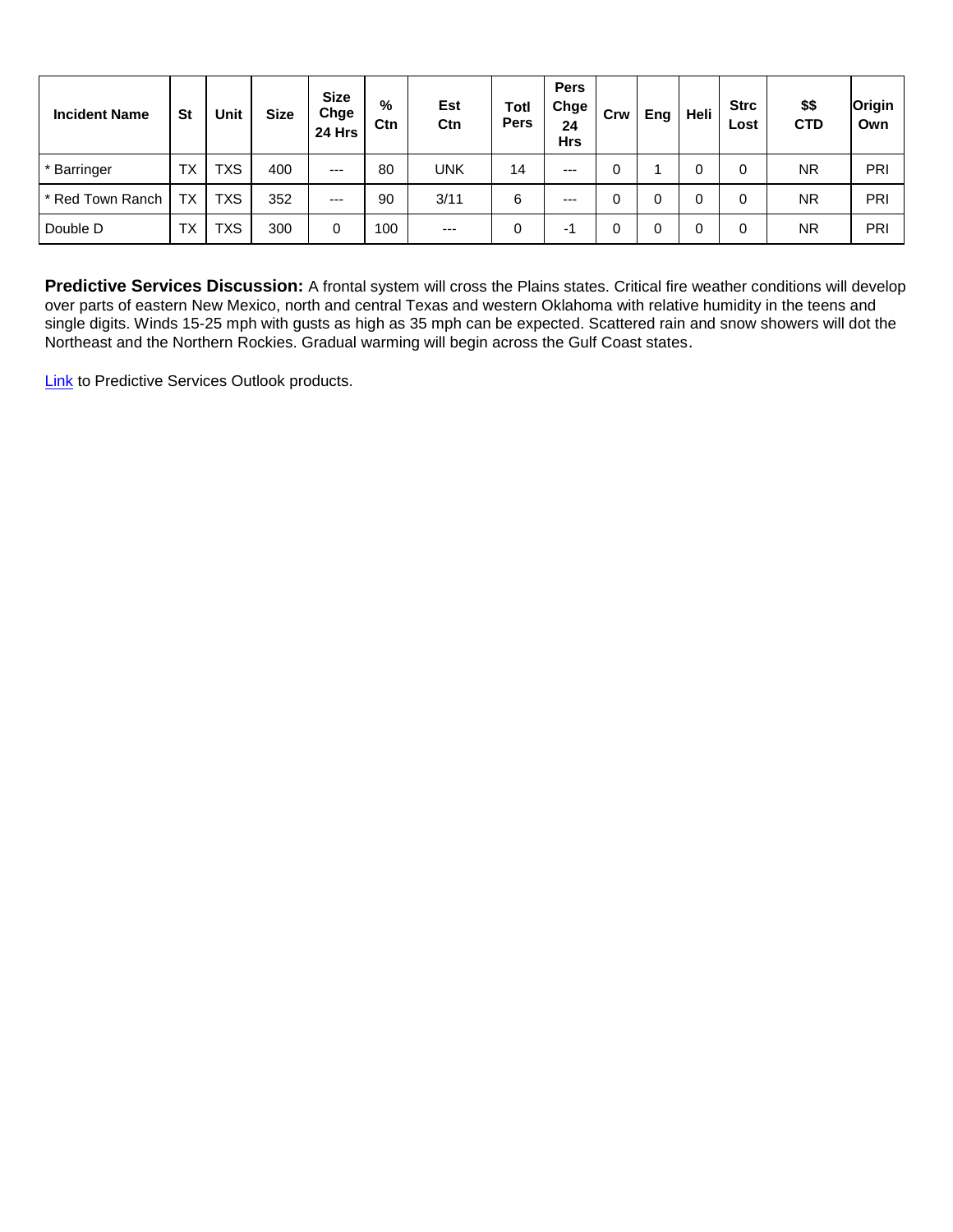

### **Today's discussion is from the Motorized Operations Category.**

### **DRIVING SAFETY**

Driving is one of the most hazardous tasks that we perform when assigned to fires. Because of the fact that we perform the task literally hundreds of times in the course of our daily lives we tend to take it for granted. Based on recent accident trends, vehicle accidents are the source of more deaths and serious injuries to wildland firefighters than any other single cause. Vehicle operators need to recognize their own poor driving habits and strive to develop proper defensive driving techniques.

- A good starting point is attitude. A positive attitude towards improving your defensive driving skills will help you achieve the necessary changes in your driving habits. Most of what you do in operating vehicles is performed from habit. You do not consciously think about everything you do when you drive. Rather, your subconscious performs most techniques. It's important to remember that a bad habit is as easy to develop as a good one. Take a good, hard look at your driving habits. Are you training yourself to do the right things the right way, like fastening your seat belt, checking your mirrors, and maintaining safe following distances?
- Inattentiveness is a major contributing factor in motor vehicle accidents within the wildland firefighting community. Because driving is such a common component of our lives, it is difficult to realize that it requires 100% of our attention. Since the average adult attention span is 15-20 minutes we must develop techniques that allow us to refocus our attention on the task at hand, operating a motor vehicle safely. There are many forms of inattentive driving; fatigue, telematics, daydreaming, eating, drinking, reading, writing, and talking. Here are some techniques for maintaining your attention while driving.
	- Drive only when you are well rested and alert; avoid driving during the hours of 10:00 PM and 6:00  $\bullet$ AM. Take a 10 to 15 minute break after every 2 hours of driving.
	- Practice situational awareness when driving; be aware of what is happening in front, behind, and on both sides of your vehicle. Never drive when taking medications that make you drowsy.
	- Avoid using cell phones, radios, GPS units, CD players or computers while driving. Have a passenger operate them, or pull off the road and park.
	- By constantly moving your vision, checking mirrors and distant road conditions, you can avoid highway hypnosis and daydreaming.
	- Avoid eating or drinking while driving. Take frequent breaks to perform these activities.
	- Do not attempt to read maps or write directions while driving; pull over and park.
	- When talking with passengers, keep your eyes on the road and both hands on the steering wheel. Keep conversations causal and limited to small talk. Avoid conversations of a serious or technical nature. Do not engage in confrontational or argumentative conversations.
	- Do not be in a hurry, be patient. The more impatient you are, the more agitated you can become. Agitation will only magnify other inattentive driving behaviors.
- Safe driving starts with a safe vehicle. While mechanical failure is rarely a contributing factor in motor vehicle accidents something as simple as under inflated tires can have serious consequences. Before operating any vehicle, you must be sure the vehicle is in safe operating condition. Not only should you perform a preoperation inspection, some vehicle defects can only be detected while the vehicle is operating. The vehicle operator is also responsible pre-operation, during operation, and post-operation inspections.

#### References:

Video: Firefighter remember This Series - Firefighter: Remember This - [Engine Rollover: Why This Accident](http://www.myfirevideos.net/Default.aspx?VideoID=340)  [Started Months Ago](http://www.myfirevideos.net/Default.aspx?VideoID=340)

[Interagency Standards for Fire and Fire Aviation Operations](http://www.nifc.gov/policies/red_book.htm)

**Have an idea? Have feedback? Share it.** [ONLINE](http://www.surveygizmo.com/s/179981/6-minutes-for-safety) **| MAIL: 6 Minutes For Safety Task Group • 3833 S. Development Ave • Boise, ID 83705 | FAX: 208- 387-5250**  [6 Minutes Home](http://www.wildfirelessons.net/uploads/6mfs/home.html)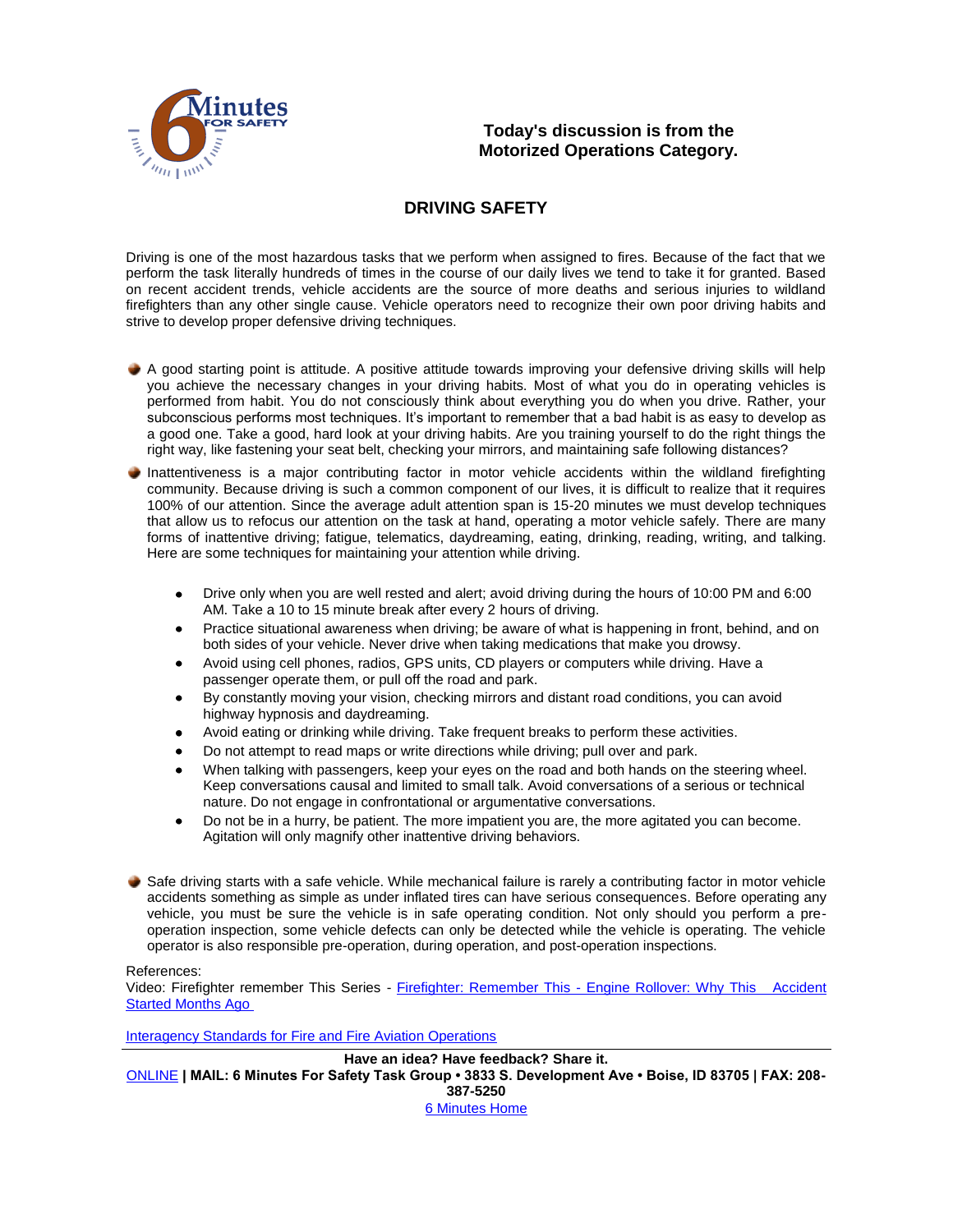# **Fires and Acres Yesterday**

| <b>AREA</b>                                                    |              | <b>BIA</b>     | <b>BLM</b>     | <b>FWS</b> | <b>NPS</b>       | ST/OT       | <b>USFS</b>                               | <b>TOTAL</b> |
|----------------------------------------------------------------|--------------|----------------|----------------|------------|------------------|-------------|-------------------------------------------|--------------|
| Alaska                                                         | <b>FIRES</b> |                |                |            |                  |             |                                           | $\mathbf 0$  |
|                                                                | <b>ACRES</b> |                |                |            |                  |             |                                           | $\pmb{0}$    |
| Northwest                                                      | <b>FIRES</b> |                |                |            |                  |             |                                           | $\mathbf 0$  |
|                                                                | <b>ACRES</b> |                |                |            |                  |             |                                           | $\mathbf 0$  |
| Northern California<br>Southern California<br>Northern Rockies | <b>FIRES</b> |                |                |            | $\boldsymbol{0}$ |             |                                           | $\mathbf 0$  |
|                                                                | <b>ACRES</b> |                |                |            | 120              |             | 4<br>15<br>1<br>$\overline{2}$<br>5<br>17 | 120          |
|                                                                | <b>FIRES</b> |                |                |            |                  |             |                                           | $\pmb{0}$    |
|                                                                | <b>ACRES</b> |                |                |            |                  |             |                                           | $\mathbf 0$  |
|                                                                | <b>FIRES</b> |                |                |            |                  |             |                                           | $\mbox{O}$   |
|                                                                | <b>ACRES</b> |                |                |            |                  |             |                                           | $\pmb{0}$    |
| <b>Eastern Great Basin</b>                                     | <b>FIRES</b> |                |                |            |                  |             |                                           | $\mbox{O}$   |
|                                                                | <b>ACRES</b> |                |                |            |                  |             |                                           | $\mathbf 0$  |
|                                                                | <b>FIRES</b> |                |                |            |                  |             |                                           | $\mathbf 0$  |
|                                                                | <b>ACRES</b> |                |                |            |                  |             |                                           | $\mathbf 0$  |
| <b>Western Great Basin</b><br>Southwest<br>Rocky Mountain      | <b>FIRES</b> | $\mathbf 1$    |                |            |                  | $\mathbf 1$ |                                           | $\,6\,$      |
|                                                                | <b>ACRES</b> | $\overline{0}$ |                |            |                  | $\pmb{0}$   |                                           | 15           |
|                                                                | <b>FIRES</b> |                |                |            |                  | 1           |                                           | $\mathbf{1}$ |
|                                                                | <b>ACRES</b> |                |                |            |                  | 1           |                                           | $\mathbf 1$  |
| Eastern Area                                                   | <b>FIRES</b> |                |                |            |                  |             |                                           | $\mbox{O}$   |
|                                                                | <b>ACRES</b> |                |                |            |                  |             |                                           | $\pmb{0}$    |
| Southern Area                                                  | <b>FIRES</b> |                |                | 1          |                  | 42          |                                           | 44           |
|                                                                | <b>ACRES</b> |                |                | 1          |                  | 881         |                                           | 884          |
| <b>TOTAL</b>                                                   | <b>FIRES</b> | $\mathbf{1}$   | $\overline{0}$ | 1          | $\boldsymbol{0}$ | 44          |                                           | 51           |
|                                                                | <b>ACRES</b> | $\overline{0}$ | $\overline{0}$ | 1          | 120              | 882         |                                           | 1,020        |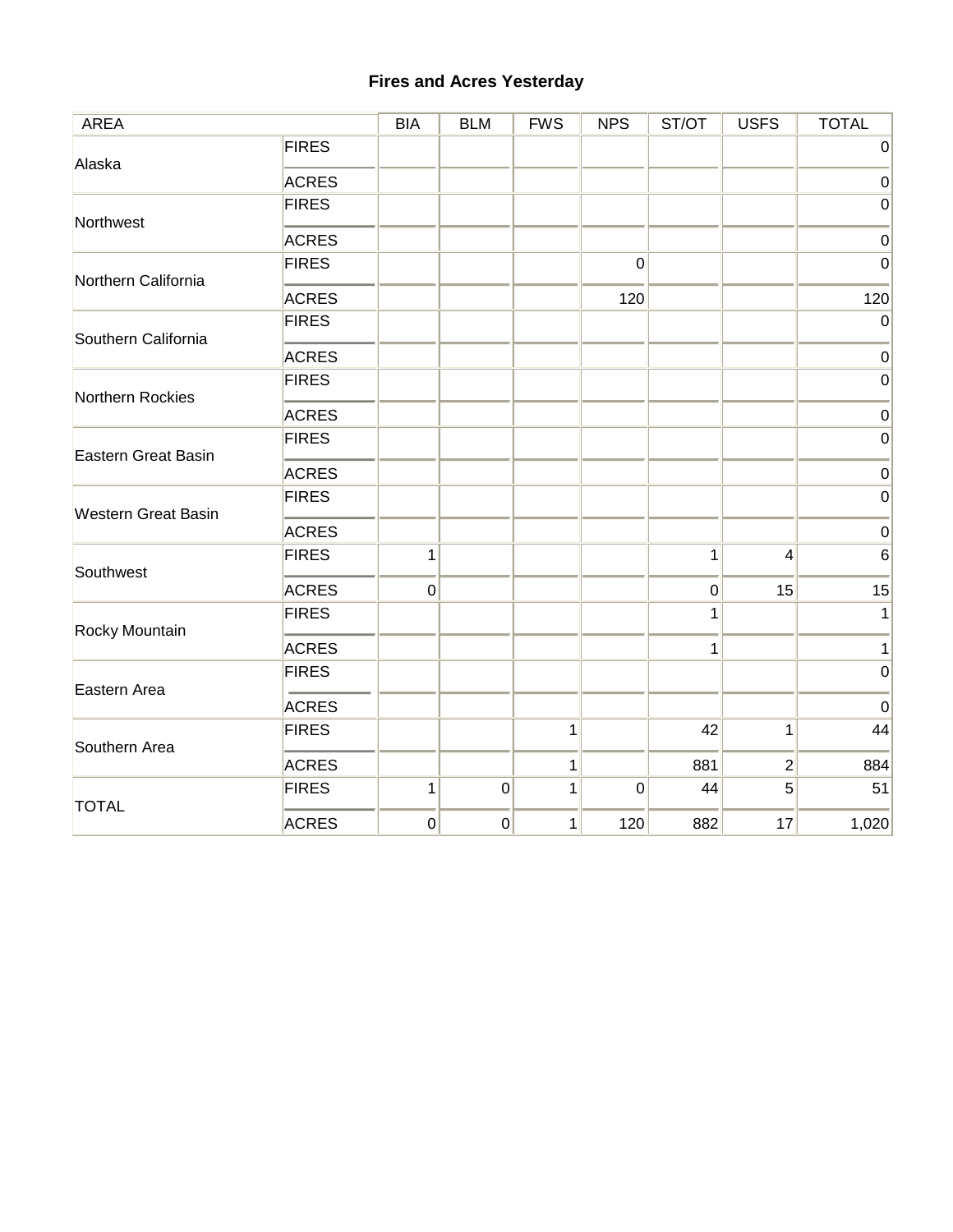# **Fires and Acres Year-to-Date**

| <b>AREA</b>                                                                                |              | <b>BIA</b> | <b>BLM</b>     | <b>FWS</b>     | <b>NPS</b>                                                                                                                                                     | ST/OT                                           | <b>USFS</b>                                                                                         | <b>TOTAL</b>              |
|--------------------------------------------------------------------------------------------|--------------|------------|----------------|----------------|----------------------------------------------------------------------------------------------------------------------------------------------------------------|-------------------------------------------------|-----------------------------------------------------------------------------------------------------|---------------------------|
| Alaska                                                                                     | <b>FIRES</b> |            |                |                |                                                                                                                                                                |                                                 |                                                                                                     | $\pmb{0}$                 |
|                                                                                            | <b>ACRES</b> |            |                |                |                                                                                                                                                                |                                                 | $\overline{2}$<br>16<br>28<br>2,071<br>17<br>1,329<br>41<br>3,062<br>165<br>12,581<br>273<br>19,047 | $\pmb{0}$                 |
| Northwest                                                                                  | <b>FIRES</b> |            |                |                |                                                                                                                                                                |                                                 |                                                                                                     | $\boldsymbol{0}$          |
|                                                                                            | <b>ACRES</b> |            |                |                |                                                                                                                                                                |                                                 |                                                                                                     | $\pmb{0}$                 |
| Northern California                                                                        | <b>FIRES</b> |            |                |                | 3                                                                                                                                                              |                                                 | 6                                                                                                   | 9                         |
|                                                                                            | <b>ACRES</b> |            |                |                | 270                                                                                                                                                            |                                                 |                                                                                                     | 272                       |
| Southern California                                                                        | <b>FIRES</b> |            | $\overline{3}$ |                |                                                                                                                                                                | 88                                              |                                                                                                     | 107                       |
|                                                                                            | <b>ACRES</b> |            | 22             |                | 38<br>$\overline{2}$<br>$\overline{2}$<br>1<br>$\overline{3}$<br>7<br>74<br>$\overline{9}$<br>83,880<br>111<br>$5\overline{)}$<br>17<br>3,546<br>2<br>282<br>1 | 62                                              |                                                                                                     |                           |
| Northern Rockies                                                                           | <b>FIRES</b> |            |                |                |                                                                                                                                                                |                                                 |                                                                                                     | $\boldsymbol{0}$          |
|                                                                                            | <b>ACRES</b> |            |                |                |                                                                                                                                                                |                                                 |                                                                                                     | $\pmb{0}$                 |
| <b>Eastern Great Basin</b>                                                                 | <b>FIRES</b> |            | 5              |                |                                                                                                                                                                |                                                 |                                                                                                     | $\overline{7}$            |
|                                                                                            | <b>ACRES</b> |            | $\overline{c}$ |                |                                                                                                                                                                |                                                 |                                                                                                     | $\ensuremath{\mathsf{3}}$ |
|                                                                                            | <b>FIRES</b> |            | 1              |                |                                                                                                                                                                |                                                 |                                                                                                     | $\mathbf{1}$              |
|                                                                                            | <b>ACRES</b> |            | 0              |                |                                                                                                                                                                | 8,817<br>11,195<br>226,967<br>11,658<br>323,249 | $\pmb{0}$                                                                                           |                           |
| <b>Western Great Basin</b><br>Southwest<br>Rocky Mountain<br>Eastern Area<br>Southern Area | <b>FIRES</b> | 70         | 22             |                |                                                                                                                                                                |                                                 |                                                                                                     | 204                       |
|                                                                                            | <b>ACRES</b> | 249        | 774            |                |                                                                                                                                                                |                                                 |                                                                                                     | 87,094                    |
| <b>TOTAL</b>                                                                               | <b>FIRES</b> | 6          | 1              |                |                                                                                                                                                                |                                                 |                                                                                                     | 46                        |
|                                                                                            | <b>ACRES</b> | 26         | $\overline{0}$ | 233            |                                                                                                                                                                |                                                 |                                                                                                     | 5,134                     |
|                                                                                            | <b>FIRES</b> | 1          |                |                |                                                                                                                                                                |                                                 |                                                                                                     | 327                       |
|                                                                                            | <b>ACRES</b> | 1          |                | $\overline{9}$ | 2                                                                                                                                                              |                                                 |                                                                                                     | 11,891                    |
|                                                                                            | <b>FIRES</b> | 135        |                | 68             | 7                                                                                                                                                              |                                                 |                                                                                                     | 11,570                    |
|                                                                                            | <b>ACRES</b> | 5,980      |                | 6,833          | 411                                                                                                                                                            |                                                 |                                                                                                     | 252,772                   |
|                                                                                            | <b>FIRES</b> | 212        | 32             | 78             | 18                                                                                                                                                             |                                                 |                                                                                                     | 12,271                    |
|                                                                                            | <b>ACRES</b> | 6,256      | 798            | 7,084          | 794                                                                                                                                                            |                                                 |                                                                                                     | 357,228                   |

| <b>Ten Year Average Fires</b> | 9,904   |
|-------------------------------|---------|
| Ten Year Average Acres        | 247,988 |

**\*\*\* Changes in some agency YTD acres reflect more accurate mapping or reporting adjustments. \*\*\***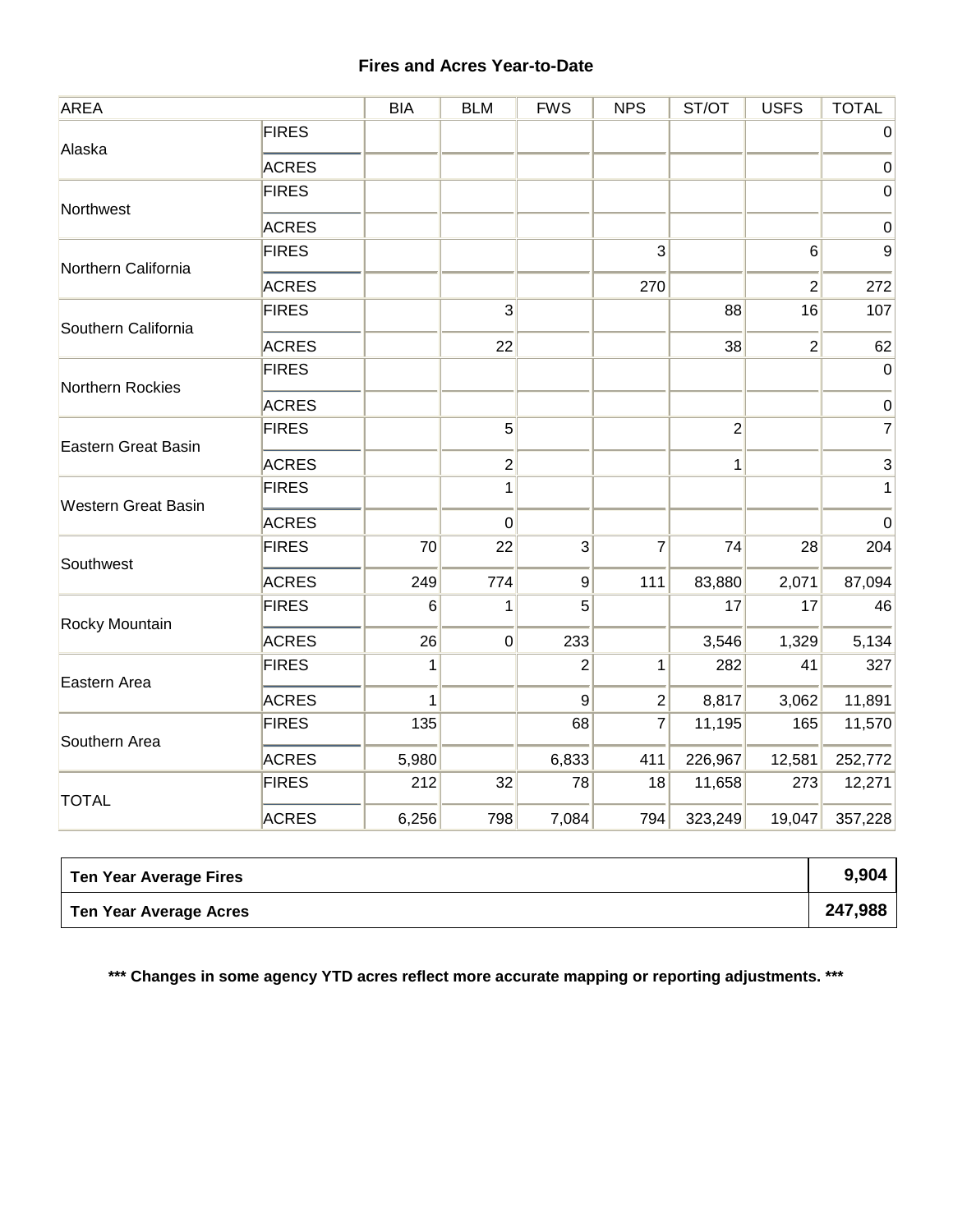# **Prescribed Fires and Acres Yesterday**

| <b>AREA</b>                                                                                                                                                                                                |              | <b>BIA</b>   | <b>BLM</b>     | <b>FWS</b>     | <b>NPS</b>     | ST/OT          | <b>USFS</b>                                                                                                | <b>TOTAL</b>   |
|------------------------------------------------------------------------------------------------------------------------------------------------------------------------------------------------------------|--------------|--------------|----------------|----------------|----------------|----------------|------------------------------------------------------------------------------------------------------------|----------------|
|                                                                                                                                                                                                            | <b>FIRES</b> |              |                |                |                |                |                                                                                                            | $\mathbf 0$    |
|                                                                                                                                                                                                            | <b>ACRES</b> |              |                |                |                |                |                                                                                                            | $\pmb{0}$      |
| Alaska<br>Northwest<br>Northern California<br>Southern California<br>Northern Rockies<br>Eastern Great Basin<br><b>Western Great Basin</b><br>Southwest<br>Rocky Mountain<br>Eastern Area<br>Southern Area | <b>FIRES</b> |              |                |                |                |                | $\mathbf{1}$                                                                                               | 1              |
|                                                                                                                                                                                                            | <b>ACRES</b> |              |                |                |                |                | 8                                                                                                          | $\,8\,$        |
|                                                                                                                                                                                                            | <b>FIRES</b> |              |                |                | $\overline{2}$ |                | 0                                                                                                          | $\sqrt{2}$     |
|                                                                                                                                                                                                            | <b>ACRES</b> |              |                |                | 4              |                | $\overline{3}$                                                                                             | $\overline{7}$ |
|                                                                                                                                                                                                            | <b>FIRES</b> |              | $\mathbf{1}$   | 1              |                |                | $\overline{2}$                                                                                             | 4              |
|                                                                                                                                                                                                            | <b>ACRES</b> |              | 155            | 35             |                |                | 31<br>$\mathbf 0$<br>15<br>$\mathbf{1}$<br>4,795<br>$\pmb{0}$<br>12<br>$\overline{3}$<br>992<br>7<br>5,856 | 221            |
|                                                                                                                                                                                                            | <b>FIRES</b> |              |                |                |                |                |                                                                                                            | $\mathbf 0$    |
|                                                                                                                                                                                                            | <b>ACRES</b> |              |                |                |                |                |                                                                                                            | 15             |
|                                                                                                                                                                                                            | <b>FIRES</b> |              | $\overline{0}$ |                |                | $\overline{2}$ |                                                                                                            | $\overline{2}$ |
|                                                                                                                                                                                                            | <b>ACRES</b> |              | 50             |                |                | 28             |                                                                                                            | 78             |
|                                                                                                                                                                                                            | <b>FIRES</b> |              |                |                |                |                |                                                                                                            | $\mathbf 0$    |
|                                                                                                                                                                                                            | <b>ACRES</b> |              |                |                |                |                |                                                                                                            | $\pmb{0}$      |
|                                                                                                                                                                                                            | <b>FIRES</b> |              |                |                |                |                |                                                                                                            | $\mathbf{1}$   |
|                                                                                                                                                                                                            | <b>ACRES</b> |              |                |                |                |                |                                                                                                            | 4,795          |
|                                                                                                                                                                                                            | <b>FIRES</b> |              |                |                |                | 1              |                                                                                                            | $\mathbf 1$    |
|                                                                                                                                                                                                            | <b>ACRES</b> |              |                |                |                | 30             |                                                                                                            | 42             |
|                                                                                                                                                                                                            | <b>FIRES</b> |              |                | $\mathbf 1$    |                |                |                                                                                                            | $\mathbf{1}$   |
|                                                                                                                                                                                                            | <b>ACRES</b> |              |                | 5              |                |                |                                                                                                            | 5              |
|                                                                                                                                                                                                            | <b>FIRES</b> | $\mathbf{1}$ |                |                |                |                |                                                                                                            | 4              |
|                                                                                                                                                                                                            | <b>ACRES</b> | 50           |                |                |                |                |                                                                                                            | 1,042          |
| <b>TOTAL</b>                                                                                                                                                                                               | <b>FIRES</b> | 1            | $\mathbf{1}$   | $\overline{c}$ | $\overline{c}$ | $\mathbf{3}$   |                                                                                                            | 16             |
|                                                                                                                                                                                                            | <b>ACRES</b> | 50           | 205            | 40             | 4              | 58             |                                                                                                            | 6,213          |